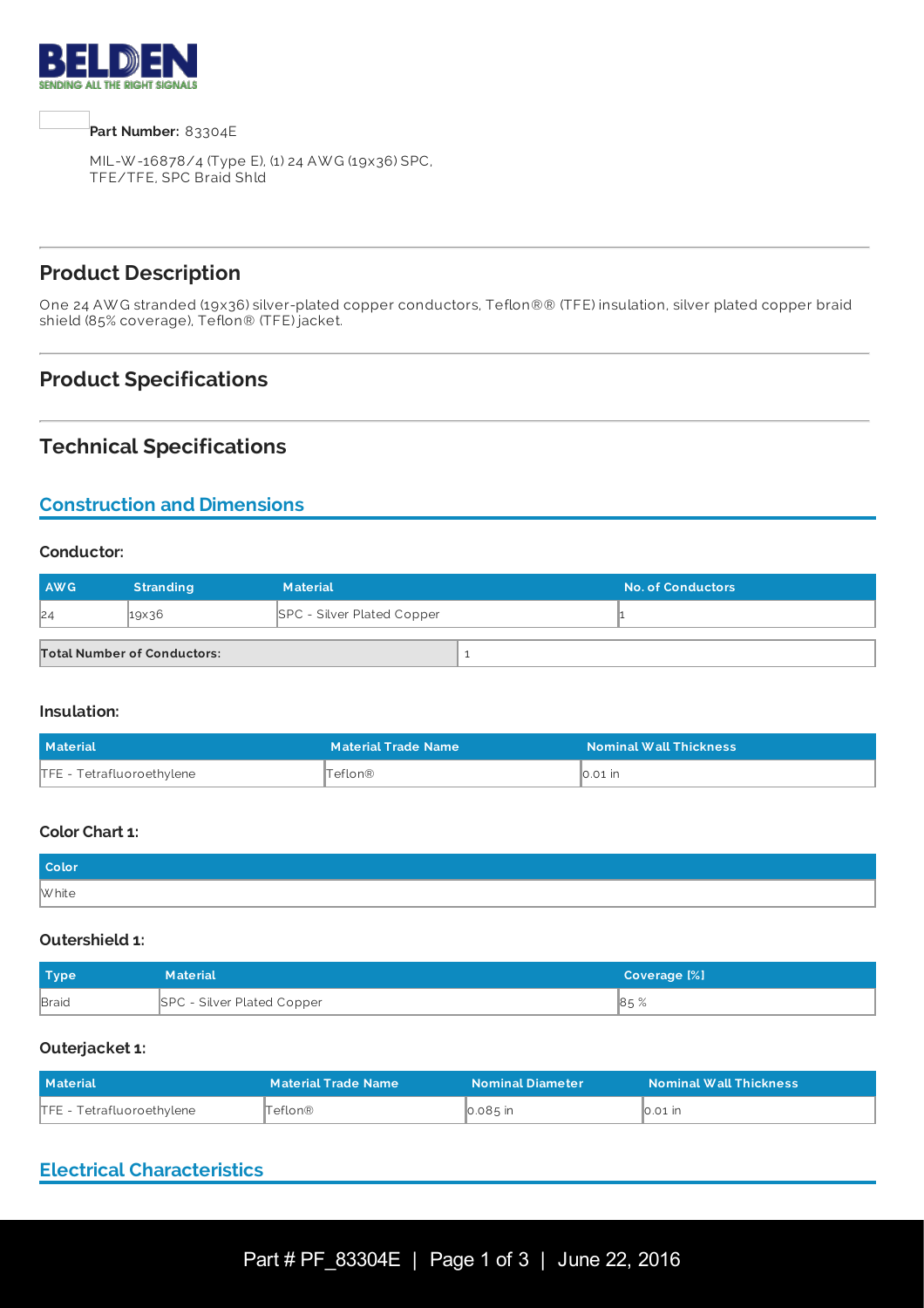#### **Conductor DCR:**

| Nominal Conductor DCR | <b>Nominal Outer Shield DCR</b> |
|-----------------------|---------------------------------|
| 23 Ohm/1000ft         | 18 Ohm/1000ft                   |

#### **Capacitance:**

| Nom. Capacitance Conductor to Shield |                                                  |  |
|--------------------------------------|--------------------------------------------------|--|
| $46$ pF/ft                           |                                                  |  |
|                                      |                                                  |  |
| <b>Min Insulation Resistance:</b>    | 100,000 Megaohms/1000 ft. @ 500 V DC MOhm*1000ft |  |

#### **Current:**

| Max. Recommended Current [A]    |  |
|---------------------------------|--|
| $\mu$ Amps per conductor @ 25°C |  |

#### **Voltage:**

| UL Voltage Rating |  |
|-------------------|--|
| 600 V RMS         |  |

#### **Use**

| <b>Max Recommended Pulling Tension:</b> | 15.5 lbs |
|-----------------------------------------|----------|

# **Safety**

# **Temperature Range**

| <b>Operating Temp Range:</b> | $\mathcal{C}$ To +200 $\mathcal{C}$<br>$-65^{\circ}$ C Tr |
|------------------------------|-----------------------------------------------------------|

### **Mechanical Characteristics**

| <b>Mechanical Characteristics</b> |      |  |
|-----------------------------------|------|--|
|                                   |      |  |
| Min Bend Radius/Minor Axis:       | . in |  |

# **Part Number**

| Plenum (Y/N): | N G |
|---------------|-----|

# **Standards Standards Standards** *notation* **<b>***notation**standards*

| CA Prop 65 (CJ for Wire & Cable): | CA Prop 65 (CJ for Wire & Cable) |  |  |  |
|-----------------------------------|----------------------------------|--|--|--|
| MII Order #39 (China RoHS):       | MII Order #39 (China RoHS)       |  |  |  |
| <b>Military Specification:</b>    | Military Specification           |  |  |  |
| <b>Other Specification:</b>       | Other Specification              |  |  |  |
| <b>EU Directive Compliance:</b>   | EU Directive $2003/11/EC$ (BFR)  |  |  |  |